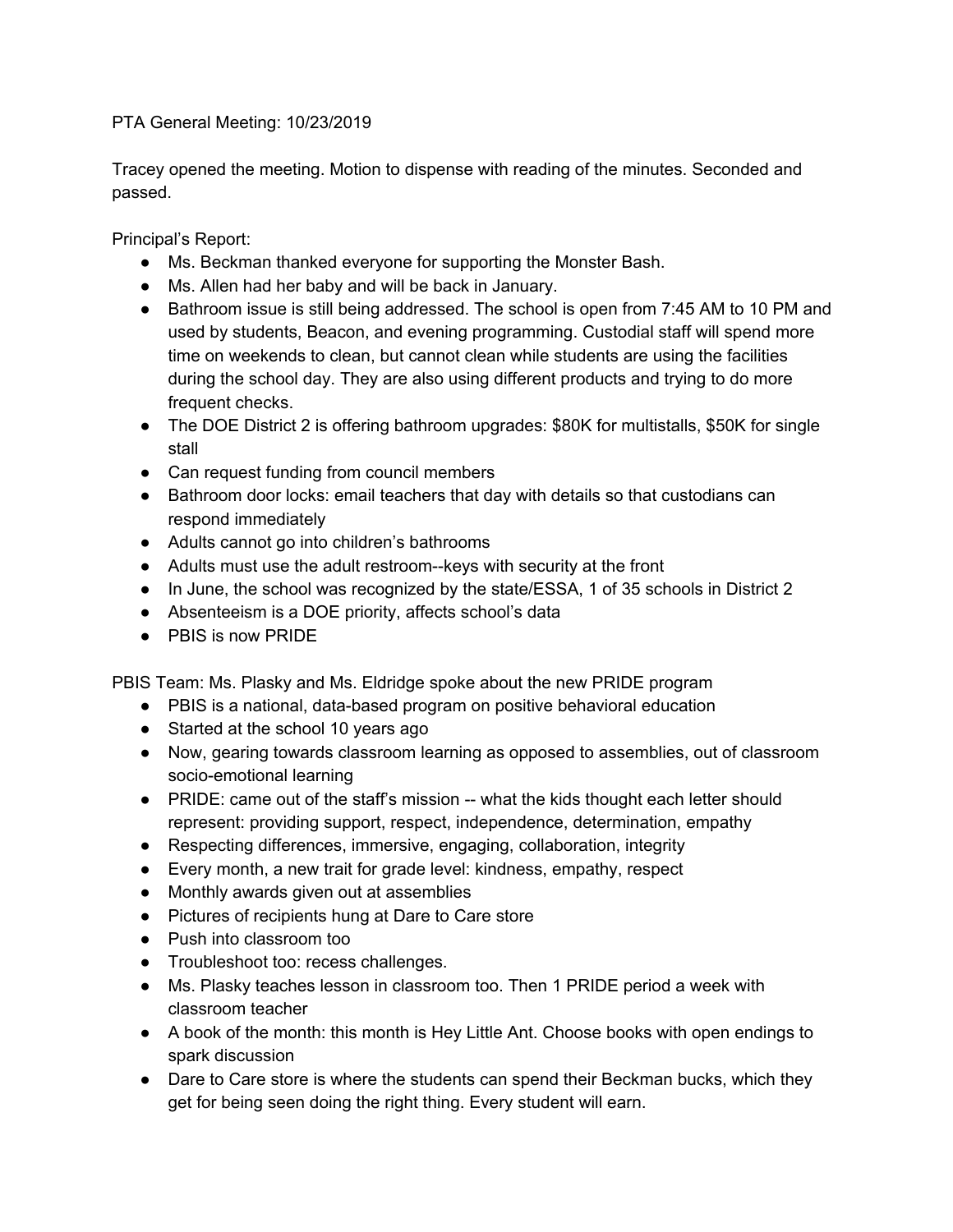- $\circ$  Allen bucks are for if the whole class is seen doing good by another teacher
	- For whole class behavior
- Ms. Eldridge spoke about grades 5-8
	- Similar to K-4
	- Awards at assemblies
	- Community building in classrooms: active listening, identity
	- 5th grade prep for transition to middle school
	- Advisory once a week in middle school
		- Feelings
		- Heavy identity unit
		- Self care: stress management, deep breaths, guided imagery
		- Ready for high school
		- MS sorted into Harry Potter houses and earn house points
			- Soccer tournaments
			- 12 event olympics
			- Athletics
			- Puzzles, trivia
			- Eventually will go on trips

## Treasurer's Report:

Not typical expense report: longer gap between meetings, lots of pre-authorizations: Ebots for computer science equipment which was discussed at Sept. meeting, rugs for classrooms, which was discussed at the last special working PTA meeting. Rugs are replaced on a rotating year/grade basis, ELA/Math test prep materials for grades 3-8 (workbooks), Main Street theater residency for grade 2 and 4.

Expenses were approved by voice vote.

Book Fair update from Pichchenda Bao:

Income from last year's book fair is enough to cover Scholastic magazines and received credit from Follett for Ms. O'Hagan to purchase books for school library. So there is room to experiment. Local bookstore: Book Culture or Astoria Bookshop. A parent suggested Barnes and Noble.

Talent Show is November 23. In planning phase. Might split into 2 shows depending on sign ups. Encourage sign up online.

Christmas Tree sale will start the week after Thanksgiving at the RI Farmers Market under helix, 9-3. There is apparently a tree shortage so they do run out. PTA makes about \$5-6K from sales.

SLT Report:

- School website is different from PTA website
	- Contains info about policies and procedures